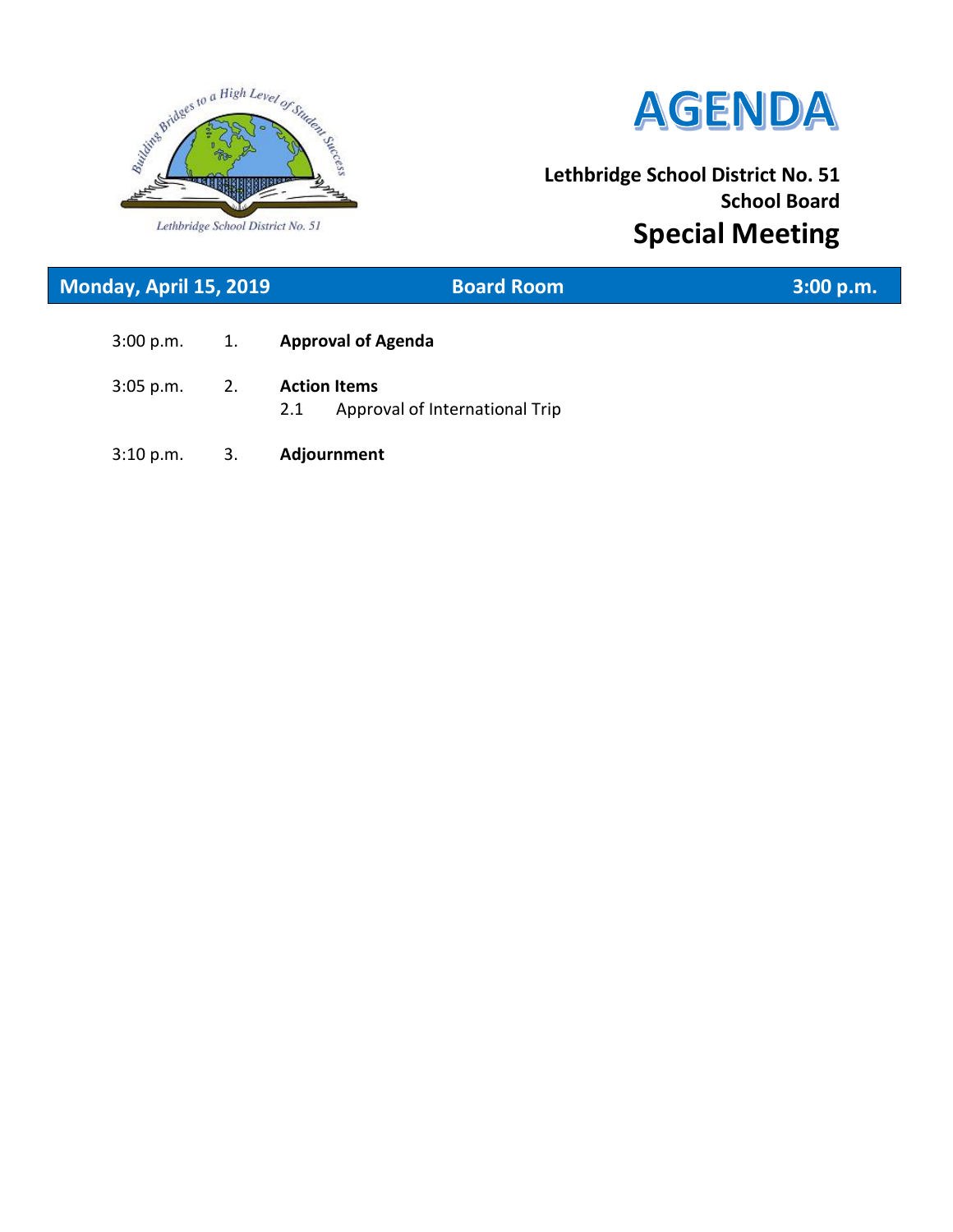### **MEMORANDUM**

April 15, 2019

To: Board of Trustees

From: Morag Asquith, Associate Superintendent, Division of Instructional Services

## **Re: Approval of International Trips**

## **Background**

Winston Churchill High School (WCHS) and Chinook High School (CHS) are requesting approval to take their Robotics Team to the FIRST Robotics Competition in Houston, Texas, USA from April  $16<sup>th</sup>$  to April 21st, 2019. Information regarding the educational benefits of the trip and the proposed itinerary are attached. The estimated cost per student is \$1,300.00. Fundraising opportunities will be available to students to offset the cost of the trip.

## **Recommendation**

That the WCHS FIRST Robotics Competition Trip to Houston, Texas, USA from April 16<sup>th</sup> to April 21<sup>st</sup>, 2019 be approved, on the condition that all district policies and procedures are strictly followed.

Respectfully submitted, Morag Asquith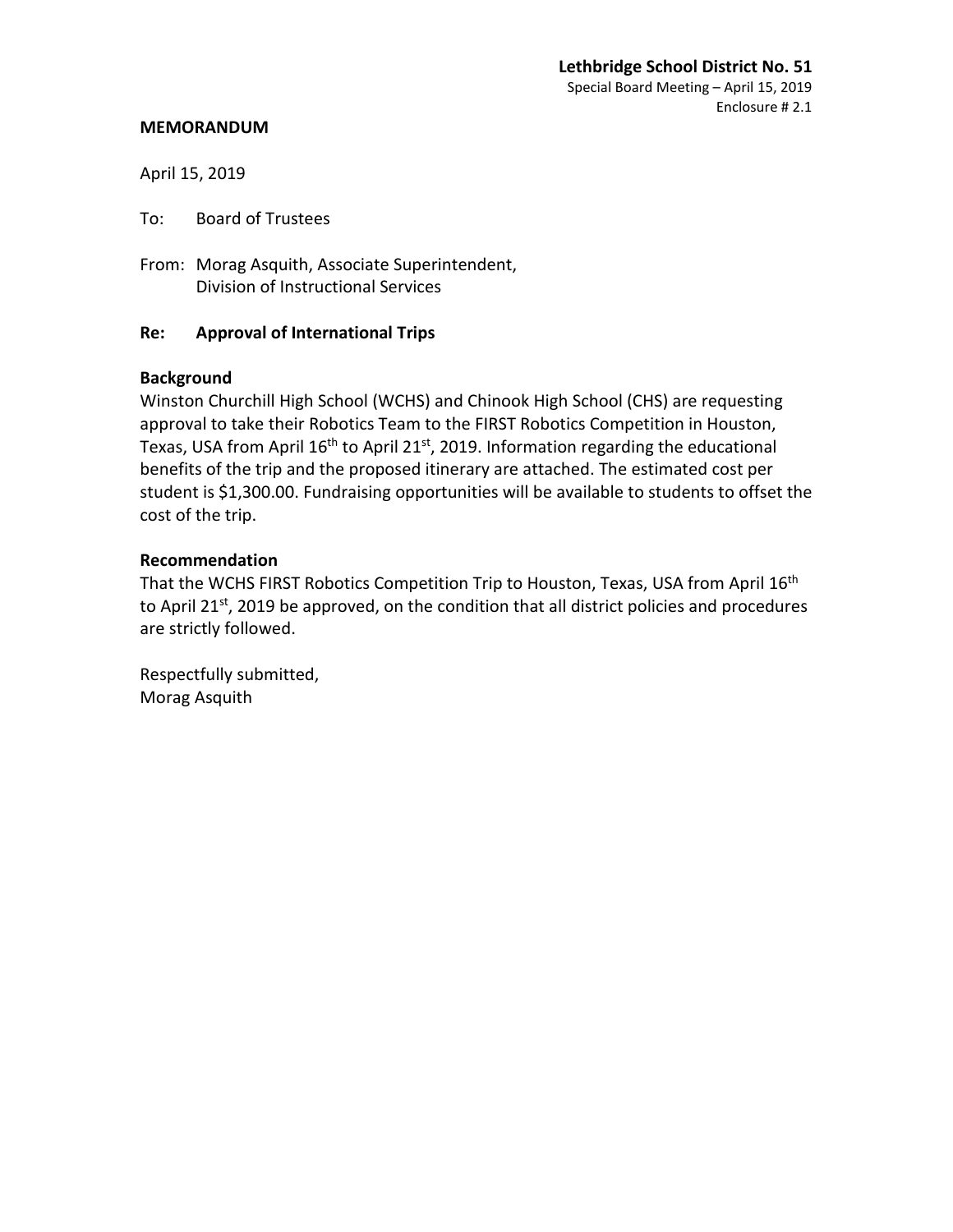## **WCHS/CHS FIRST Robotics Competition – Houston, Texas USA April 16 – 21, 2019**

#### **Educational Benefits**

Students will participate in the FIRST Robotics Competition. Students will be competing with the Cerberus robot they have been building since January. Students are looking forward to collaborating with other teams, specifically learning from those more experienced, and seeing what ideas have come out of the creative process of building a robot. This trip will also be a great team builder, as students from our team will need to work well together, with limited supplies and time, to problem solve and achieve a common goal. The chance to compete in the Worlds Championship is an incredible opportunity.

During/after competition students will debrief their experience, sharing what they've learned with other members of the team, as well as interested members of the community. After competition students will build excitement about the Chinook Robotics program by providing demonstrations of the robot to feeder schools, community institutions, and the media.

The cost of the trip per student is \$1300.00. The hotel accommodations are being sponsored by a local business owned by the parent of one of the Churchill team members. Students have written to all current sponsors, and are actively approaching new sponsors in the community. They have started a bottle drive, and if necessary may be able to dip into a small amount of reserve funds carried over from previous years fundraising.

Nevin Morrison, WCHS Stefanie Desrochers, CHS

#### **FRC Team 6841 – Houston Worlds Itinerary**

#### **Tuesday, April 16th, 2019 4pm Bus to Calgary for flight to Houston Flight overnight to Houston**

#### **Wednesday, April 17th, 2019**

| 8:30am – 7:00pmFRC activities, Team members are responsible for their own lunch and dinner. |                                                                                            |
|---------------------------------------------------------------------------------------------|--------------------------------------------------------------------------------------------|
|                                                                                             | 7:00pmTeam dinner – restaurant TBD. Team members are responsible for the cost of their own |
| dinner.                                                                                     |                                                                                            |
| 10:00pmReturn to hotel.                                                                     |                                                                                            |
| 10:00pmSupervised time.                                                                     |                                                                                            |
|                                                                                             |                                                                                            |

#### **Thursday, April 18th, 2019**

|                                                                                       | 8:30am – 7:00pmFRC activities, Team members are responsible for their own lunch and dinner. |
|---------------------------------------------------------------------------------------|---------------------------------------------------------------------------------------------|
|                                                                                       | 7:00pmTeam dinner – restaurant TBD. Team members are responsible for the cost of their own  |
|                                                                                       | dinner.                                                                                     |
| $10:00$ pmReturn to hotel.                                                            |                                                                                             |
| 10:00pmSupervised time.                                                               |                                                                                             |
| $11:00 \text{pm} \ldots \ldots \ldots \ldots \ldots \ldots \ldots \text{Lights}$ out. |                                                                                             |

#### **Friday, April 19th, 2019**

| 8:30am – 7:00pmFRC activities, Team members are responsible for their own lunch and dinner. |
|---------------------------------------------------------------------------------------------|